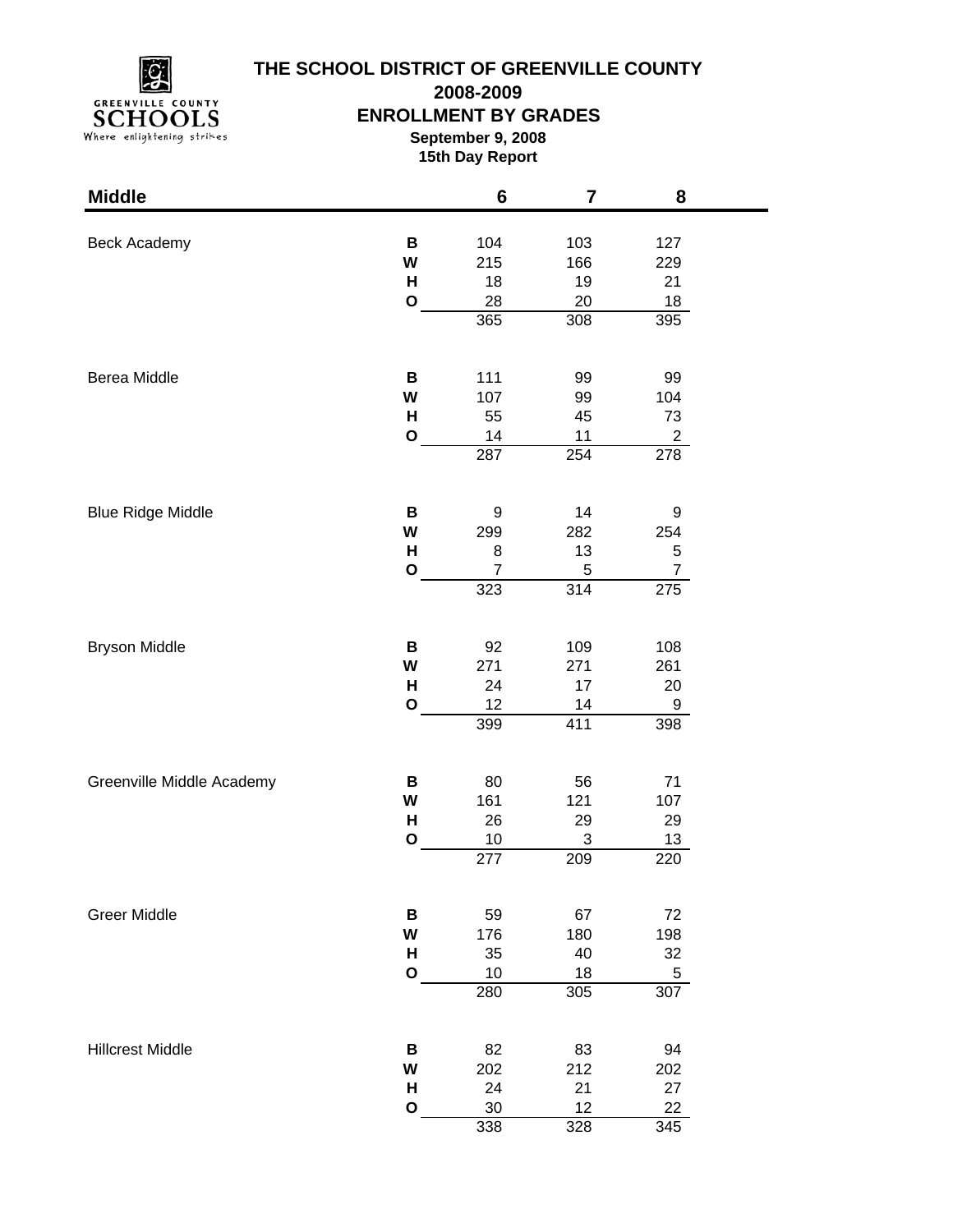

**2008-2009**

### **ENROLLMENT BY GRADES**

**September 9, 2008 15th Day Report**

| <b>Middle</b>         |              | $6\phantom{1}$   | $\overline{\mathbf{7}}$ | 8                |  |
|-----------------------|--------------|------------------|-------------------------|------------------|--|
|                       |              |                  |                         |                  |  |
| Hughes Academy        | В<br>W       | 159<br>102       | 160<br>86               | 148<br>82        |  |
|                       | H            | 29               | 23                      | 21               |  |
|                       | $\mathbf{o}$ | 10               | $\overline{7}$          | 15               |  |
|                       |              | 300              | 276                     | 266              |  |
|                       |              |                  |                         |                  |  |
| Lakeview Middle       | В            | 64               | 60                      | 62               |  |
|                       | W            | 63               | 58                      | 41               |  |
|                       | н            | 52               | 41                      | 47               |  |
|                       | $\mathbf{o}$ | 13               | 6                       | 6                |  |
|                       |              | 192              | 165                     | 156              |  |
| League Academy        | В            | 49               | 49                      | 50               |  |
|                       | W            | 144              | 157                     | 156              |  |
|                       | H            | 25               | 16                      | 20               |  |
|                       | $\mathbf{o}$ | 21               | 16                      | 12               |  |
|                       |              | 239              | 238                     | 238              |  |
|                       |              |                  |                         |                  |  |
| Mauldin Middle        | В            | 86               | 85                      | 83               |  |
|                       | W            | 221              | 234                     | 242              |  |
|                       | H            | 27               | 29                      | 31               |  |
|                       | $\mathbf{o}$ | 20               | 33                      | 33               |  |
|                       |              | 354              | 381                     | 389              |  |
| Northwest Middle      | В            | 26               | 37                      | 40               |  |
|                       | W            | 238              | 230                     | 227              |  |
|                       | Н            | 12               | 12                      | 8                |  |
|                       | $\mathbf{o}$ | 13               | 4                       | 3                |  |
|                       |              | 289              | 283                     | 278              |  |
| Northwood Middle      | B            | 46               | 65                      | 57               |  |
|                       | W            | 191              | 165                     | 174              |  |
|                       | H            | 31               | 33                      | $30\,$           |  |
|                       | $\mathbf{o}$ | 16               | 21                      | 13               |  |
|                       |              | $\overline{284}$ | 284                     | $\overline{274}$ |  |
| Ralph Chandler Middle | В            | 26               | 23                      | 25               |  |
|                       | W            | 170              | 136                     | 127              |  |
|                       | н            | 12               | 5                       | $\mathbf 5$      |  |
|                       | $\mathbf O$  | 8                | 6                       | 8                |  |
|                       |              | 216              | 170                     | 165              |  |
| Riverside Middle      | В            | 43               | 34                      | 35               |  |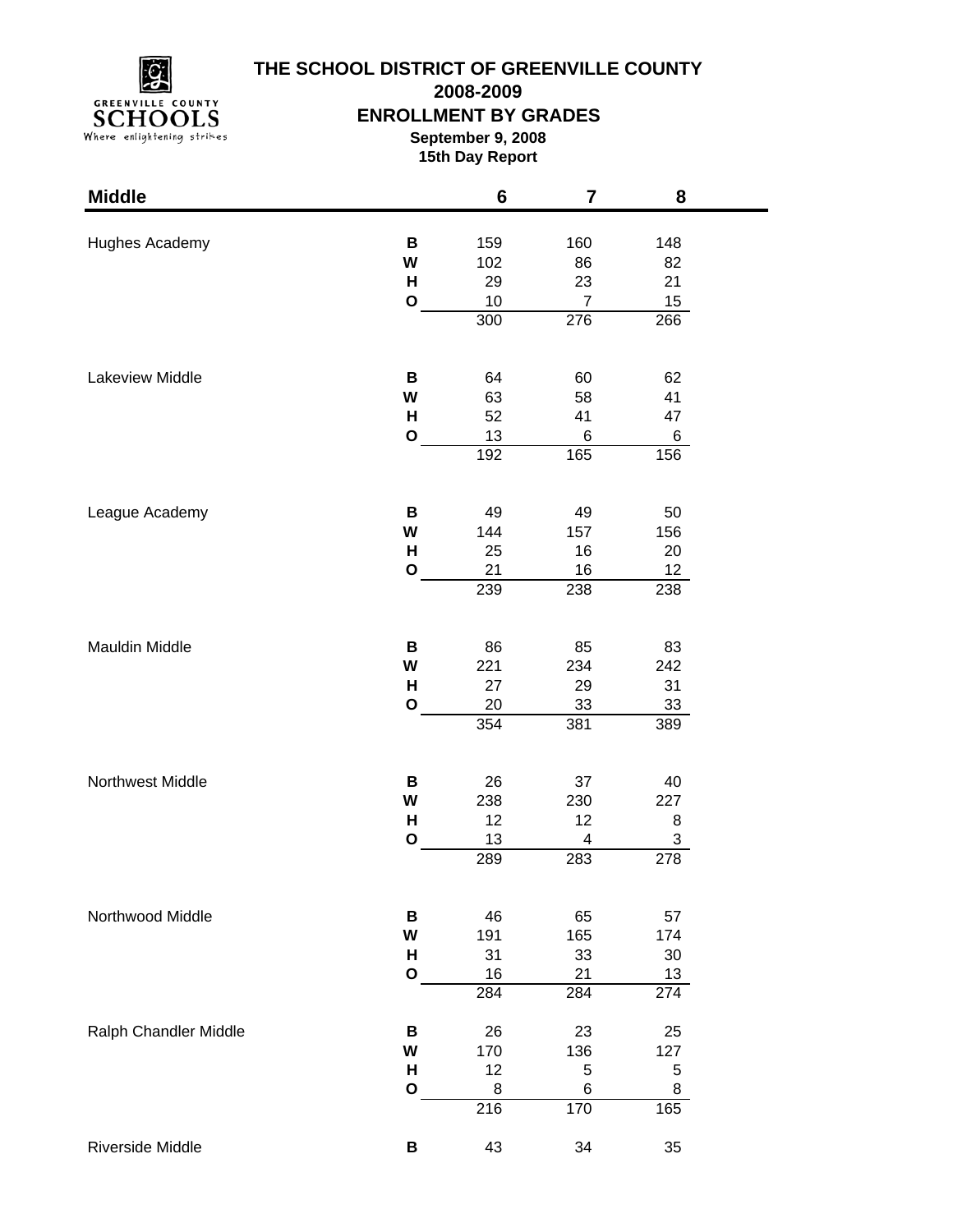

**2008-2009**

### **ENROLLMENT BY GRADES**

**September 9, 2008 15th Day Report**

|   | 6   |     |     |
|---|-----|-----|-----|
| W | 220 | 237 | 239 |
| н | 34  | 34  | 46  |
| O | 33  | 28  | 25  |
|   | 330 | 333 | 345 |
|   |     |     |     |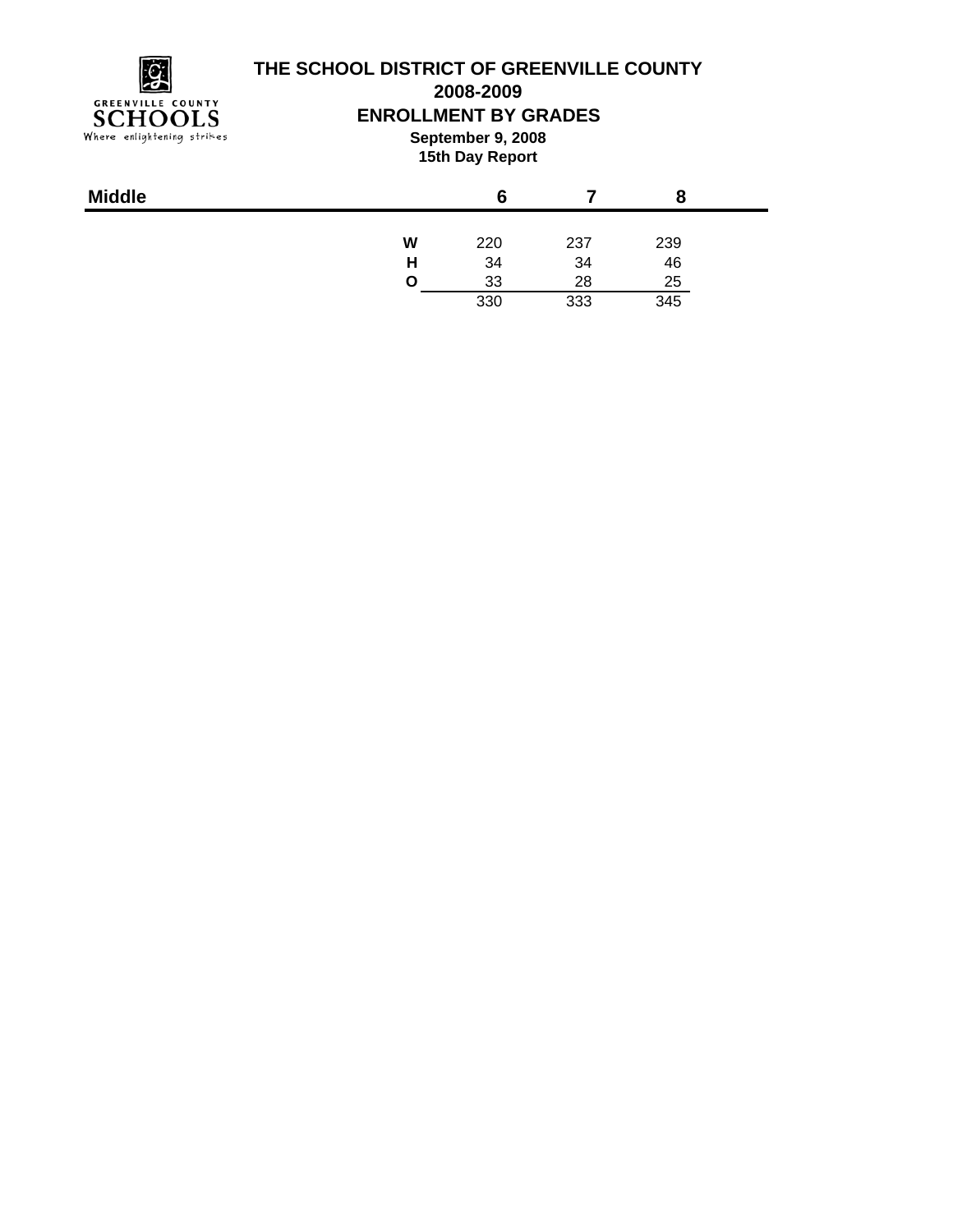

**2008-2009**

#### **ENROLLMENT BY GRADES**

**September 9, 2008 15th Day Report**

| <b>Middle</b>               |              | $6\phantom{1}6$  | $\overline{7}$          | 8                         |
|-----------------------------|--------------|------------------|-------------------------|---------------------------|
|                             |              |                  |                         |                           |
| Sevier Middle               | B<br>W       | 48               | 53                      | 60                        |
|                             | H            | 96<br>25         | 121<br>23               | 127                       |
|                             | $\mathbf O$  | $\,8\,$          | $\overline{7}$          | 16<br>6                   |
|                             |              | 177              | 204                     | 209                       |
|                             |              |                  |                         |                           |
| <b>Sterling School</b>      | B            | $\mathbf{1}$     | $\overline{\mathbf{2}}$ |                           |
|                             | W            | 69               | 65                      | 51                        |
|                             | H            |                  |                         | $\mathbf{1}$              |
|                             | $\mathbf{o}$ | 5                | 3                       | $\mathsf 3$               |
|                             |              | $\overline{75}$  | $\overline{70}$         | $\overline{55}$           |
| Tanglewood Middle           | $\, {\bf B}$ | 107              | 117                     | 114                       |
|                             | W            | 56               | 49                      | 47                        |
|                             | н            | 46               | 41                      | 40                        |
|                             | $\mathbf{o}$ | $\boldsymbol{9}$ | $\overline{7}$          | $\overline{2}$            |
|                             |              | 218              | $\overline{214}$        | 203                       |
| <b>Washington Center</b>    | B            | $\overline{7}$   | $\overline{c}$          | $\ensuremath{\mathsf{3}}$ |
|                             | W            | 5                | 3                       | $\overline{7}$            |
|                             | H            |                  | L,                      | ÷,                        |
|                             | $\mathbf{o}$ |                  |                         |                           |
|                             |              | $\overline{12}$  | $\overline{5}$          | $\overline{10}$           |
| <b>Woodmont Middle</b>      | B            | 89               | 82                      | 68                        |
|                             | W            | 124              | 131                     | 118                       |
|                             | H            | $\boldsymbol{9}$ | 11                      | 16                        |
|                             | $\mathbf{o}$ | 6                | 5                       | $\overline{\mathbf{4}}$   |
|                             |              | 228              | 229                     | 206                       |
|                             |              |                  |                         |                           |
|                             | В            | 1,288            | 1,300                   | 1,325                     |
|                             | W            | 3,130            | 3,003                   | 2,993                     |
|                             | H            | 492              | 452                     | 488                       |
|                             | $\mathbf{o}$ | 273              | 226                     | 206                       |
| <b>Middle School Totals</b> |              | 5,183            | 4,981                   | $\overline{5,012}$        |

Legend: B=Black W=White H=Hispanic O=Other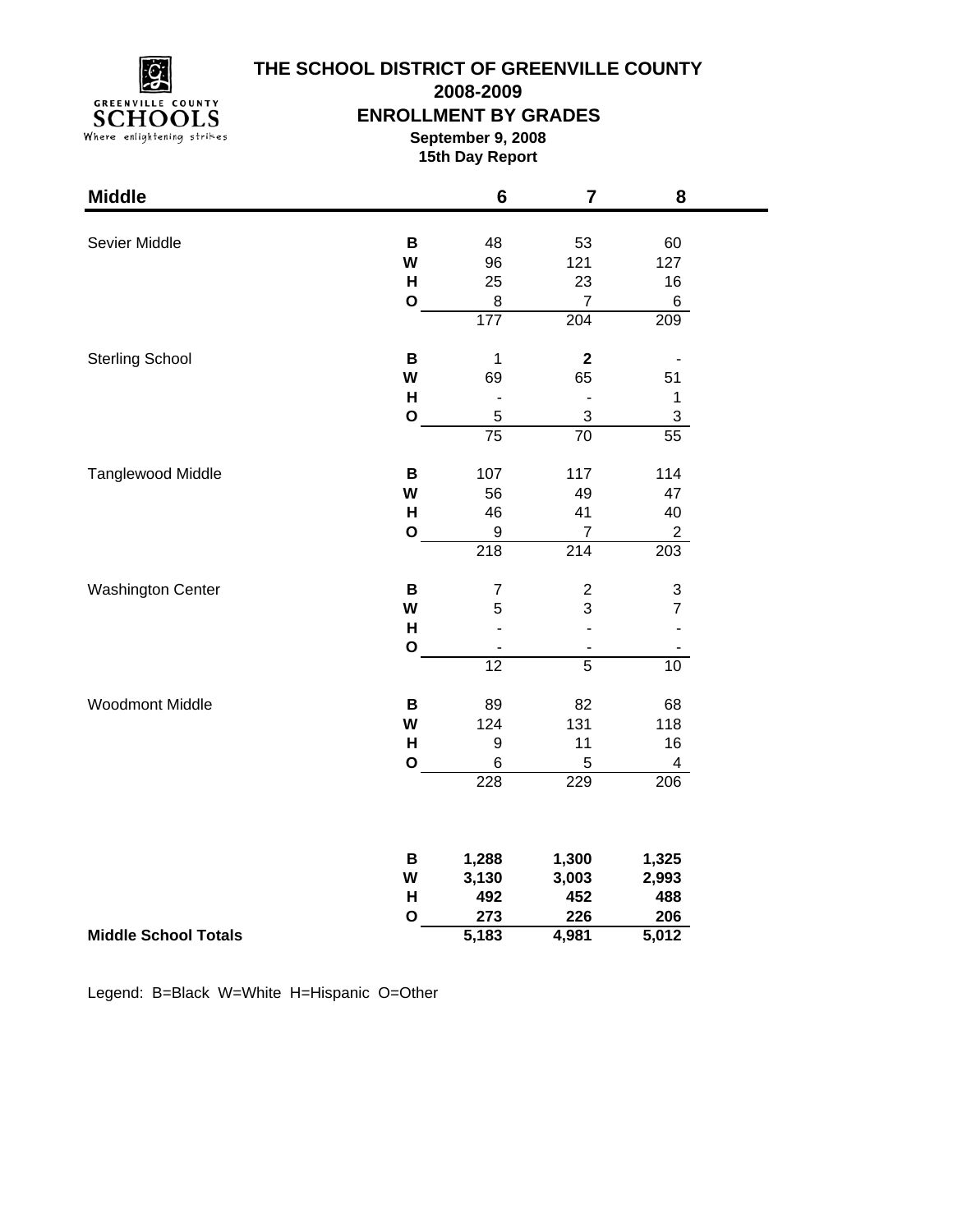| ΓΟΤΑ                                       |
|--------------------------------------------|
| 334<br>610<br>58<br>66<br>1,068            |
| 309<br>310<br>173<br>27<br>819             |
| 32<br>835<br>26<br>19<br>$\overline{912}$  |
| 309<br>803<br>61<br>35<br>1,208            |
| 207<br>389<br>84<br>26<br>$\overline{706}$ |
| 198<br>554<br>107<br>33<br>892             |
| 259<br>616<br>72<br>64                     |

1,011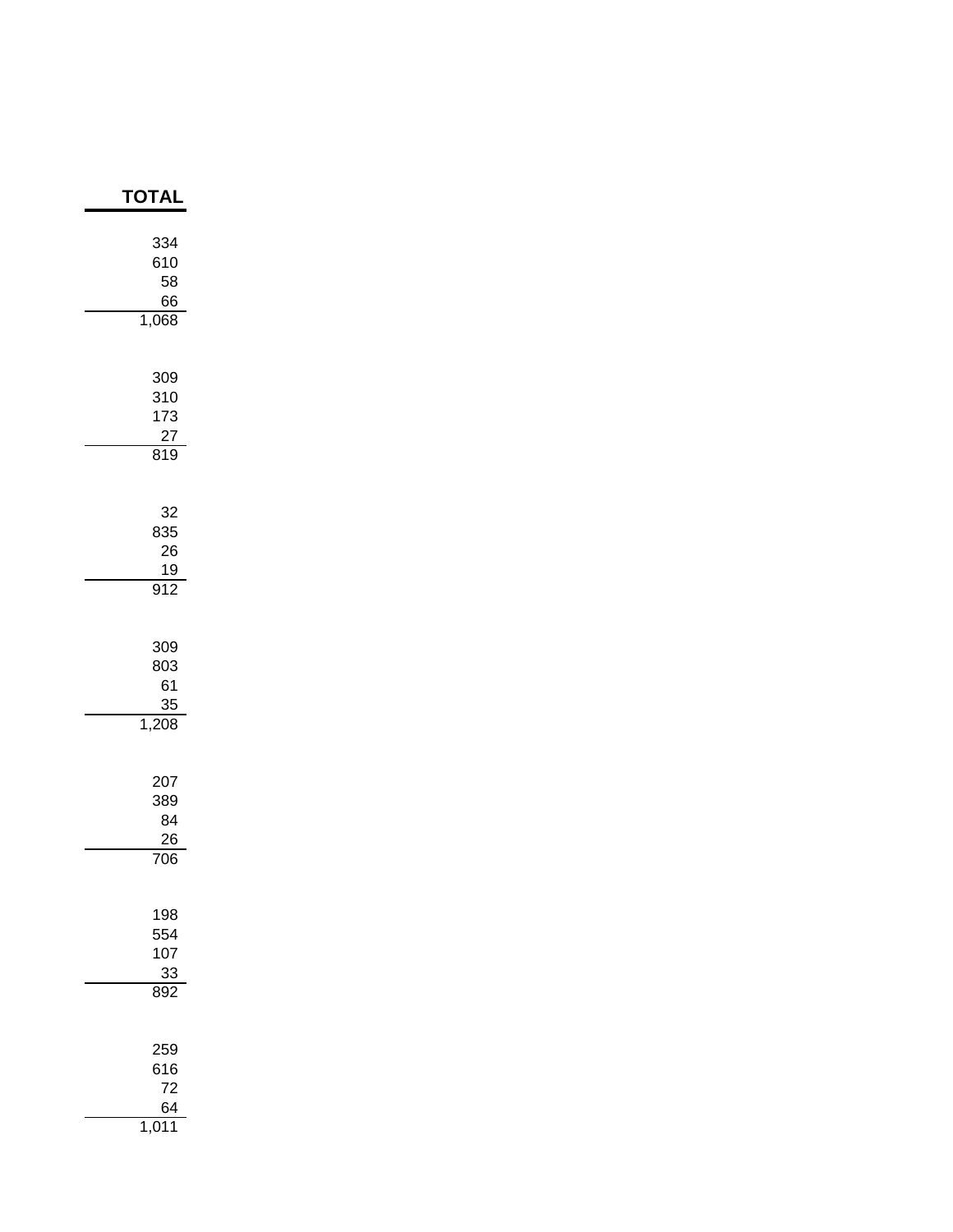| <b>TOTAI</b>                                           |
|--------------------------------------------------------|
| 467<br>270<br>73<br>$\frac{32}{842}$                   |
| 186<br>162<br>140<br>$\frac{25}{513}$                  |
| 148<br>457<br>61<br>$\frac{49}{715}$                   |
| 254<br>697<br>87<br>$\frac{86}{1,124}$                 |
| 103<br>695<br>32<br>$\frac{20}{2}$<br>$\overline{850}$ |
| 168<br>530<br>94<br>$\frac{50}{842}$                   |
| 74<br>433<br>22<br>22<br>$\overline{551}$              |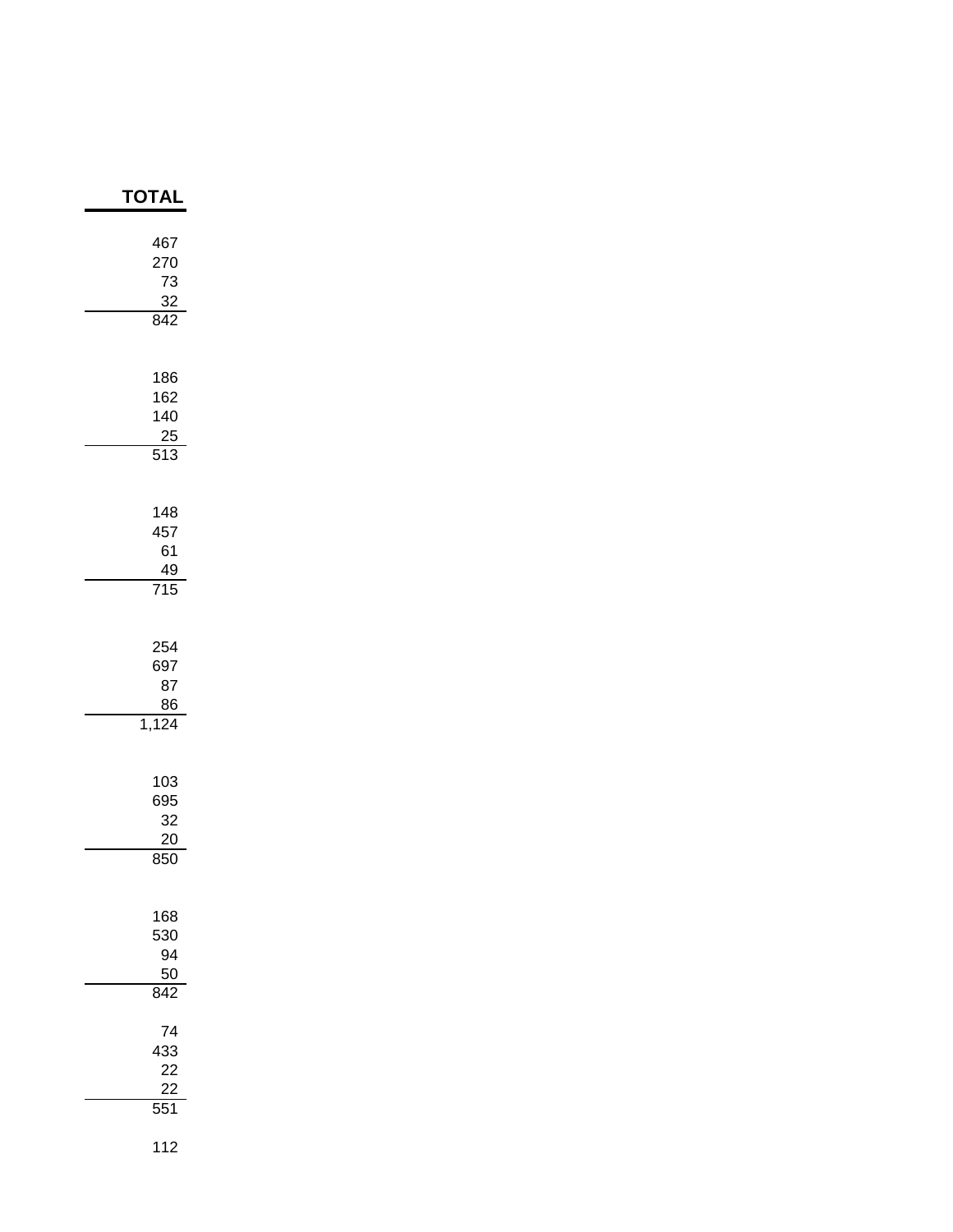| TOTAL |  |  |
|-------|--|--|
|       |  |  |
| 696   |  |  |
| 114   |  |  |
| 86    |  |  |
| 1.008 |  |  |